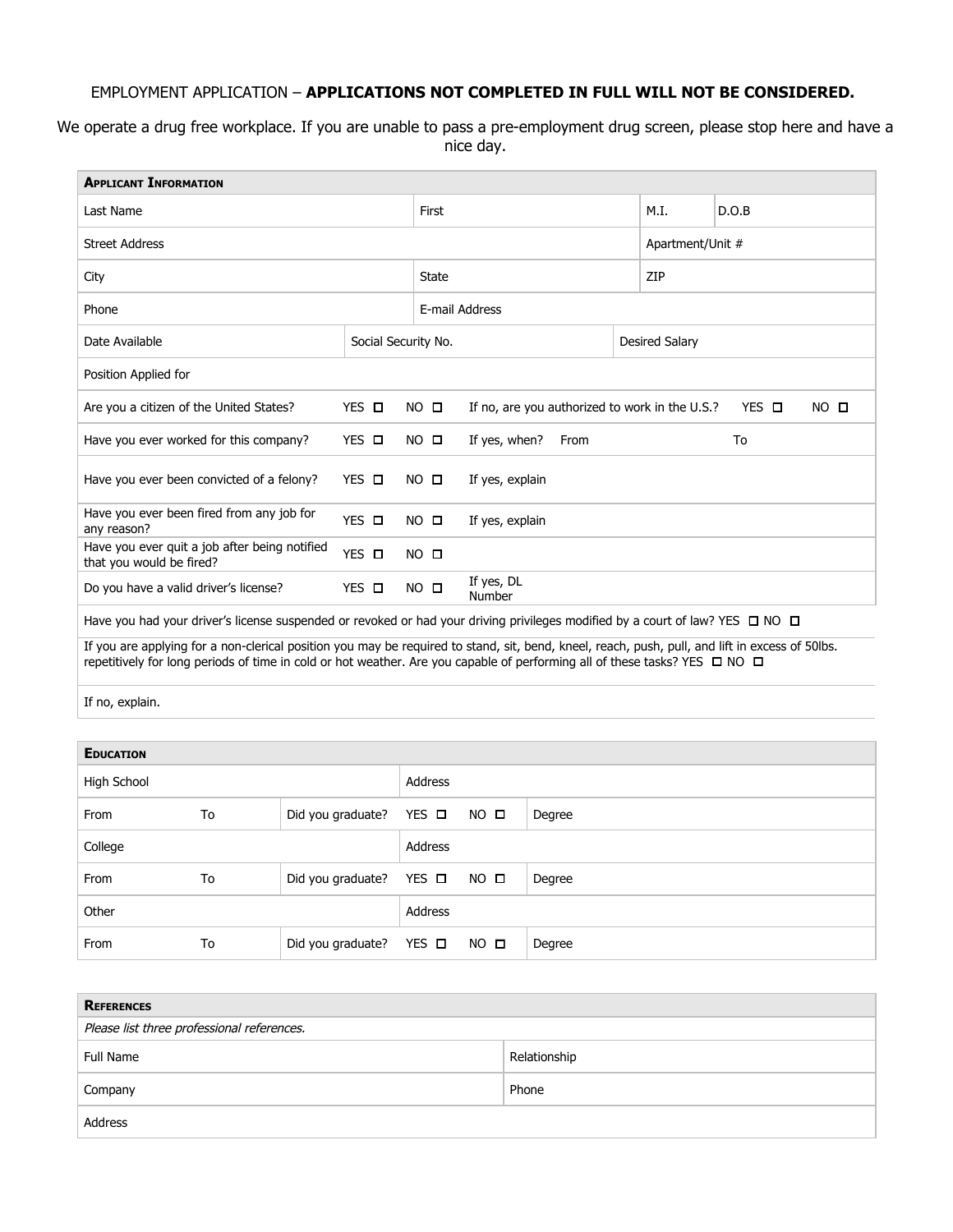| Full Name | Relationship |
|-----------|--------------|
| Company   | Phone        |
| Address   |              |
| Full Name | Relationship |
| Company   | Phone        |
| Address   |              |

m.

| <b>PREVIOUS EMPLOYMENT</b>                                                                    |                        |                      |                      |    |  |  |
|-----------------------------------------------------------------------------------------------|------------------------|----------------------|----------------------|----|--|--|
| Company                                                                                       | Phone                  |                      |                      |    |  |  |
| <b>Address</b>                                                                                | Supervisor             |                      |                      |    |  |  |
| Job Title                                                                                     | <b>Starting Salary</b> | \$                   | <b>Ending Salary</b> | \$ |  |  |
| Responsibilities                                                                              |                        |                      |                      |    |  |  |
| To<br>From<br>Reason for Leaving                                                              |                        |                      |                      |    |  |  |
| May we contact your previous supervisor for a reference?                                      | $NO$ $\square$         |                      |                      |    |  |  |
| Company                                                                                       | Phone                  |                      |                      |    |  |  |
| <b>Address</b>                                                                                | Supervisor             |                      |                      |    |  |  |
| Job Title                                                                                     | <b>Starting Salary</b> | \$                   | <b>Ending Salary</b> | \$ |  |  |
| Responsibilities                                                                              |                        |                      |                      |    |  |  |
| To<br>Reason for Leaving<br>From                                                              |                        |                      |                      |    |  |  |
| $YES$ $\square$<br>May we contact your previous supervisor for a reference?<br>$NO$ $\square$ |                        |                      |                      |    |  |  |
| Company                                                                                       | Phone                  |                      |                      |    |  |  |
| <b>Address</b>                                                                                | Supervisor             |                      |                      |    |  |  |
| Job Title                                                                                     | \$                     | <b>Ending Salary</b> | \$                   |    |  |  |
| Responsibilities                                                                              |                        |                      |                      |    |  |  |
| To<br>Reason for Leaving<br>From                                                              |                        |                      |                      |    |  |  |
| YES O<br>May we contact your previous supervisor for a reference?<br>$NO$ $\square$           |                        |                      |                      |    |  |  |

| <b>MILITARY SERVICE</b>          |                   |    |  |  |  |  |
|----------------------------------|-------------------|----|--|--|--|--|
| <b>Branch</b>                    | From              | 10 |  |  |  |  |
| Rank at Discharge                | Type of Discharge |    |  |  |  |  |
| If other than honorable, explain |                   |    |  |  |  |  |